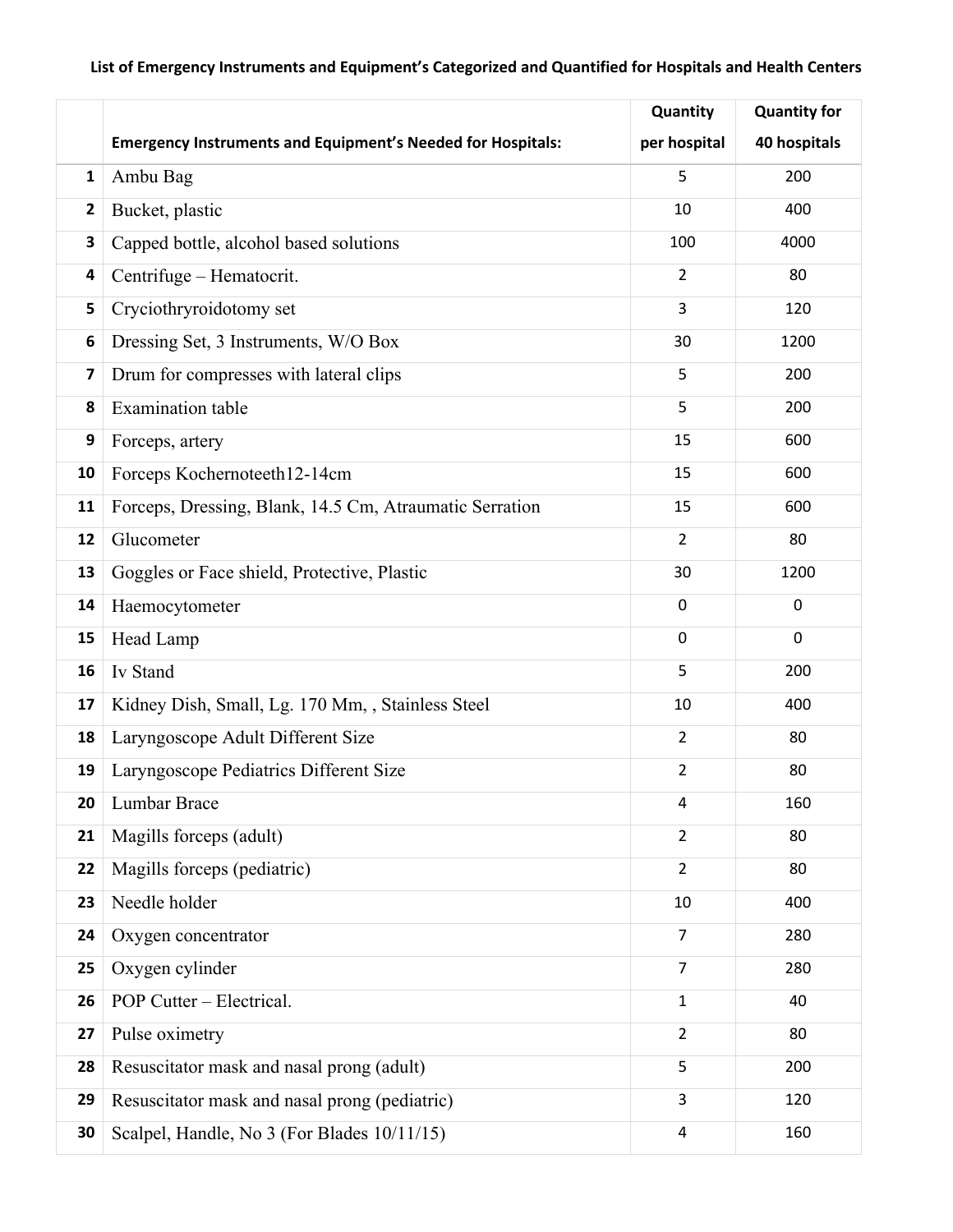| 31 | Scalpel, Handle, No 4 (For Blades 20)                    | 4                       | 160  |
|----|----------------------------------------------------------|-------------------------|------|
| 32 | Scissors straight 12 cm                                  | $\overline{2}$          | 80   |
| 33 | Scissors blunt 14cm                                      | 5                       | 200  |
| 34 | Set - Amputation.                                        | $\overline{2}$          | 80   |
| 35 | Set - Diagnostic, ENT.                                   | $\overline{2}$          | 80   |
| 36 | Set - Extraction, Dental.                                | $\mathbf 1$             | 40   |
| 37 | Set - Surgery, Minor.                                    | $\overline{7}$          | 280  |
| 38 | Sphygmomanometer, One-Hand Manometer, Velcro, Adult      | $\overline{2}$          | 80   |
| 39 | Splint, Cramer, Metal, Foldable, Arm                     | 10                      | 400  |
| 40 | Splint, Kramer, 12 Cm X 100 Cm                           | 10                      | 400  |
| 41 | Sterilizer / autoclave                                   | $\overline{2}$          | 80   |
| 42 | Stethoscope, One Cup, Double Cup                         | 5                       | 200  |
| 43 | Stretcher                                                | 5                       | 200  |
| 44 | Suction pump (manual or electric)                        | $\overline{2}$          | 80   |
| 45 | Thermometer, Electronic, Accuracy $0.1^{\circ}$ C + Case | $\overline{2}$          | 80   |
| 46 | Tourniquet, Elastic, 100 X 1.8 Cm Of 50                  | 10                      | 400  |
| 47 | Tray, Dressing, 30 X 20 X 3 Cm, Stainless Steel          | 5                       | 200  |
| 48 | Trolley                                                  | 5                       | 200  |
| 49 | Vaginal speculum                                         | 3                       | 120  |
| 50 | Wash basin                                               | 5                       | 200  |
| 51 | Wheel Chair - Adult.                                     | 5                       | 200  |
| 52 | Crunch                                                   | 30                      | 1200 |
| 53 | Portable patient monitor                                 | $\mathbf{1}$            | 40   |
| 54 | Delivery/SRH Set                                         | 10                      | 400  |
| 55 | OR table                                                 | $\overline{\mathbf{4}}$ | 160  |
| 56 | OR light                                                 | 4                       | 160  |
| 57 | Anesthesia Machine                                       | $\overline{\mathbf{4}}$ | 160  |
| 58 | <b>MUAC</b>                                              | $\overline{2}$          | 80   |
| 59 | Wight Scale                                              | $\overline{2}$          | 80   |
| 60 | <b>Bathing Plastic</b>                                   | $\overline{2}$          | 80   |
| 61 | OTP card                                                 | 48                      | 1920 |
| 62 | Water proof mattress                                     | 10                      | 400  |
| 63 | Radiant warmer                                           | 3                       | 120  |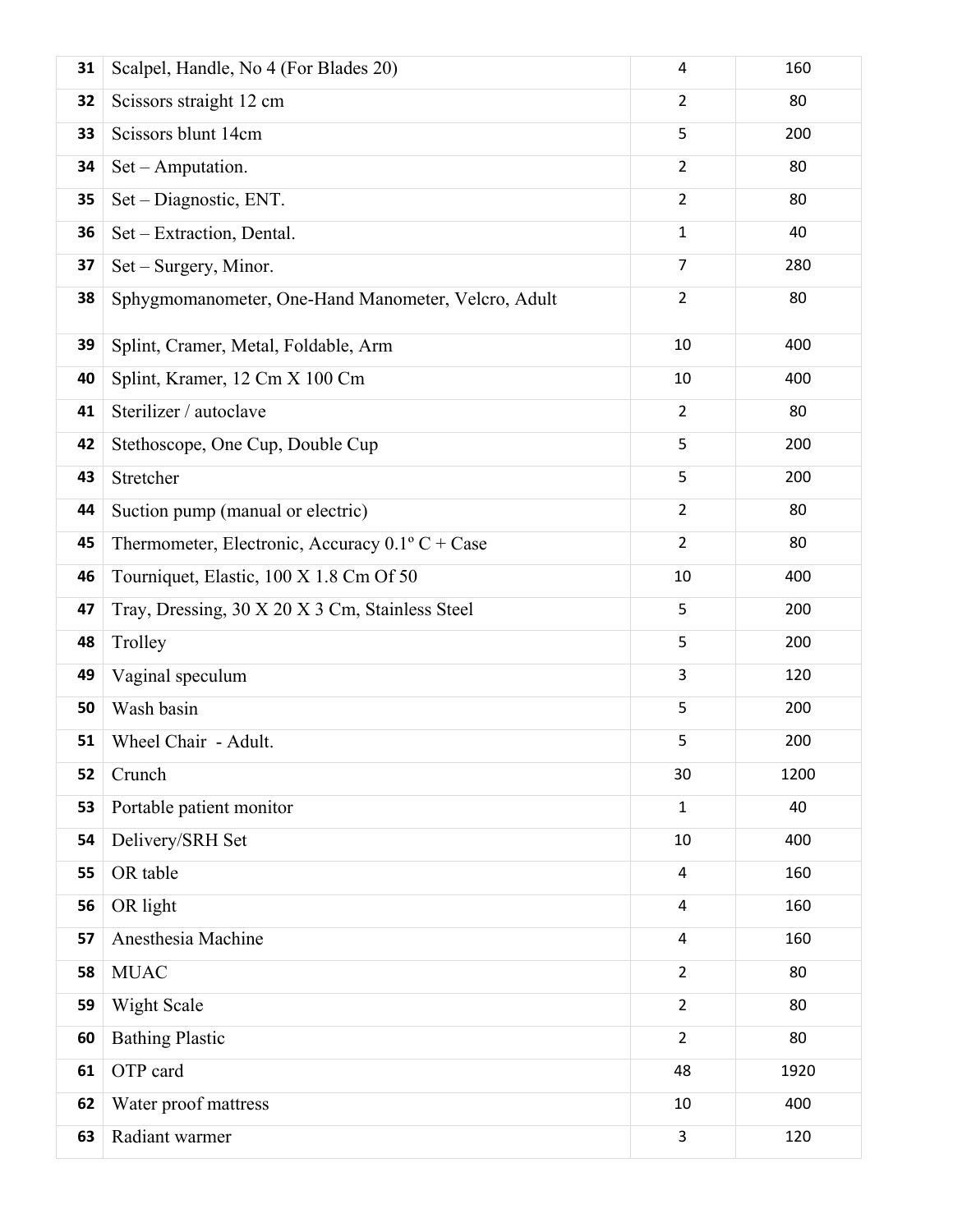| 64 | Fire extinguisher                 | 3                       | 120 |
|----|-----------------------------------|-------------------------|-----|
| 65 | <b>BP</b> Apparatus               | 5                       | 200 |
| 66 | Stethoscope                       | 10                      | 400 |
| 67 | Glucometer                        | 3                       | 120 |
| 68 | WHO standard refrigerator         | $\overline{2}$          | 80  |
| 69 | Cold box                          | $\overline{4}$          | 160 |
| 70 | Delivery coach                    | 4                       | 160 |
| 71 | Episiotomy set                    | 15                      | 600 |
| 72 | Examination couch                 | $\overline{\mathbf{4}}$ | 160 |
| 73 | <b>Examination Bed</b>            | 12                      | 480 |
| 74 | Fetoscope                         | 6                       | 240 |
| 75 | Delivery set                      | 15                      | 600 |
| 76 | IUD insertion and removal set     | 6                       | 240 |
| 77 | Infantometer and height scale     | $\overline{2}$          | 80  |
| 78 | Instrument trolley                | $\overline{\mathbf{4}}$ | 160 |
| 79 | Instrument tray                   | $\overline{\mathbf{4}}$ | 160 |
| 80 | Implant insertion and removal set | $\overline{4}$          | 160 |
| 81 | Minor procedure coach             | 3                       | 120 |
| 82 | Rectal tube                       | 3                       | 120 |
| 83 | Enema set                         | 4                       | 160 |
| 84 | Resuscitation set, neonatal       | 3                       | 120 |
| 85 | Suction machine                   | 3                       | 120 |
| 86 | Sterilization drum                | 6                       | 240 |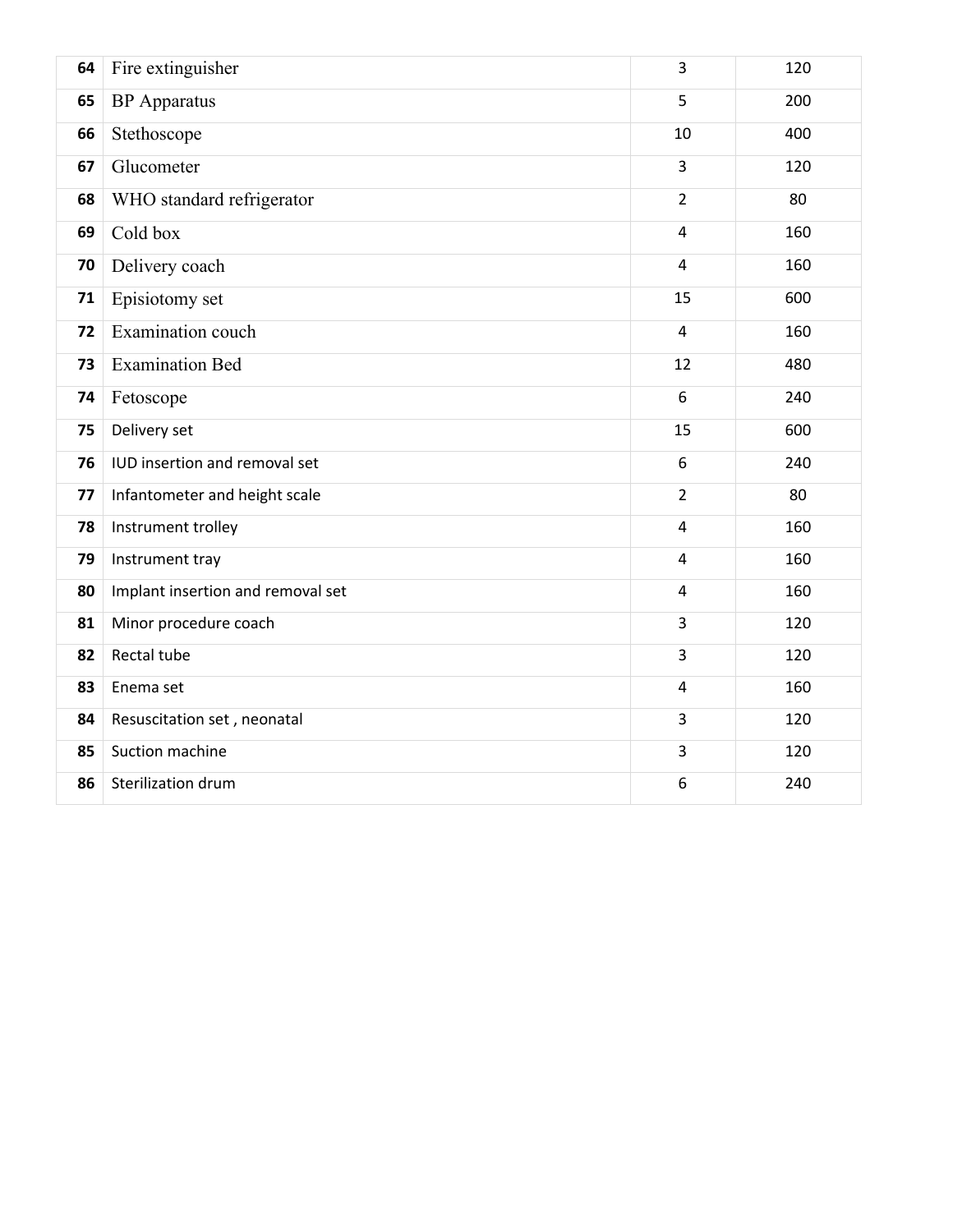|                | <b>Emergency Equipment's and Instruments</b> | <b>Quantity per</b>     | <b>Quantity for 100 health</b> |
|----------------|----------------------------------------------|-------------------------|--------------------------------|
|                | <b>Needed for Health Centers</b>             | health center           | centers                        |
| 1              | Alligator forceps                            | 10                      | 1000                           |
| $\overline{2}$ | Ambu bag, adult and pediatrics               | $\overline{4}$          | 400                            |
| 3              | Baby crib                                    | $\overline{2}$          | 200                            |
| 4              | Bedpans                                      | 4                       | 400                            |
| 5              | <b>Binocular Microscope</b>                  | $\overline{\mathbf{4}}$ | 400                            |
| 6              | Cold box                                     | $\overline{2}$          | 200                            |
| 7              | Delivery coach                               | $\overline{2}$          | 200                            |
| 8              | Delivery sets                                | 6                       | 600                            |
| 9              | Dressing set                                 | $\overline{\mathbf{4}}$ | 400                            |
| 10             | <b>Drums</b>                                 | $\mathbf{1}$            | 100                            |
| 11             | Episiotomy set                               | 6                       | 600                            |
| 12             | <b>Examination bed</b>                       | 6                       | 600                            |
| 13             | <b>Examination coaches</b>                   | 3                       | 300                            |
| 14             | Fetoscope                                    | 4                       | 400                            |
| 15             | Fire extinguisher                            | $\mathbf{1}$            | 100                            |
| 16             | Four wheel mobile stretcher                  | $\overline{2}$          | 200                            |
| 17             | Glucometer                                   | 3                       | 300                            |
| 18             | Height/ length scale                         | $\mathbf{1}$            | 100                            |
| 19             | Implant insertion and removal set            | 3                       | 300                            |
| 20             | Infantometer and height scale                | $\mathbf 1$             | 100                            |
| 21             | Instrument tray                              | $\overline{2}$          | 200                            |
| 22             | Instrument trolley                           | $\overline{2}$          | 200                            |
| 23             | IUD insertion and removal set                | $\mathbf{1}$            | 100                            |
| 24             | IV stands                                    | 5                       | 500                            |
| 25             | Kick buckets                                 | 6                       | 600                            |
| 26             | Kidney basin                                 | 6                       | 600                            |
| 27             | Manual Vacuum Aspiration sets                | $\mathbf{1}$            | 100                            |
| 28             | Measuring tape                               | $\mathbf{1}$            | 100                            |
| 29             | Micro hematocrit centrifuge                  | $\mathbf{1}$            | 100                            |
| 30             | Minor procedure Coach                        | $\overline{2}$          | 200                            |
| 31             | Minor surgical set                           | $\overline{2}$          | 200                            |
| 32             | Mobile operating lights                      | $\mathbf{1}$            | 100                            |